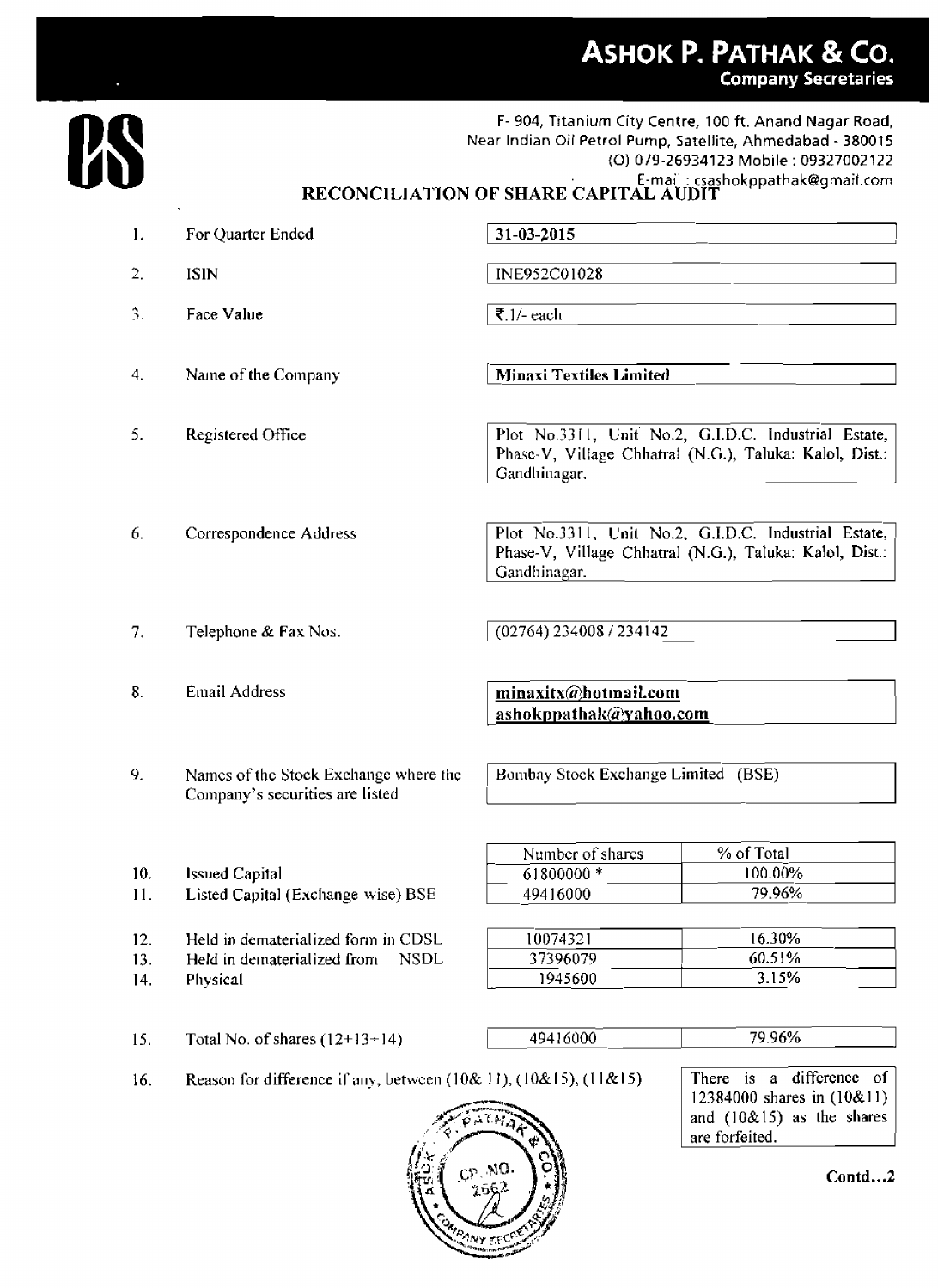

F- 904, Titanium City Centre, 100 ft. Anand Nagar Road, Near Indian Oil Petrol Pump, Satellite, Ahmedabad - 380015 (O) 079-26934123 Mobile: 09327002122  $...$ //  $2$  // $...$ E-mail: csashokppathak@gmail.com

17. Certifying the details of changes in share capital during the quarter under consideration as per Table Show

| <b>Particulars</b>  | No. of<br>shares | Applied/<br>Not applied<br>for listing | <b>Listed on</b><br><b>Stock</b><br><b>Exchanges</b><br>(Specify<br>Names) | Whether<br>intimated to<br><b>CDSL</b> | Whether<br>intimated<br>to NSDL | In-principal<br>approval<br>pending for<br><b>SE</b> (Specify<br>Names) |
|---------------------|------------------|----------------------------------------|----------------------------------------------------------------------------|----------------------------------------|---------------------------------|-------------------------------------------------------------------------|
| Rights              | Nil              | Nil                                    | N.A.                                                                       | N.A.                                   | NA.                             | N.A.                                                                    |
| <b>Bonus</b>        | Nil              | Nil                                    | N.A.                                                                       | N.A.                                   | N.A.                            | N.A.                                                                    |
| Preferential        | Nil              | Nif                                    | N.A.                                                                       | N.A.                                   | N.A.                            | N.A.                                                                    |
| Issue               |                  |                                        |                                                                            |                                        |                                 |                                                                         |
| <b>ESOPs</b>        | Nil              | Nil                                    | N.A.                                                                       | N.A.                                   | N.A.                            | N.A.                                                                    |
| <b>Amalgamation</b> | Nil              | Nil                                    | N.A.                                                                       | N.A.                                   | N.A.                            | N.A.                                                                    |
| Conversion          | Nil              | Nil                                    | N.A.                                                                       | N.A.                                   | N.A.                            | N.A.                                                                    |
| <b>Buyback</b>      | Nil              | Nil                                    | N.A.                                                                       | N.A.                                   | N.A.                            | N.A.                                                                    |
| Capital             | Nil              | Nil                                    | N.A.                                                                       | N.A.                                   | N.A.                            | N.A.                                                                    |
| Reduction           |                  |                                        |                                                                            |                                        |                                 |                                                                         |
| Forfeiture          | Nil              | Nil                                    | N.A.                                                                       | N.A.                                   | N.A.                            | N.A.                                                                    |
| Any Other           | Nil              | Nil                                    | N.A.                                                                       | N.A.                                   | N.A.                            | N.A.                                                                    |

- $18.$ Register of Members is updated (Yes/No) If not, updated up to which date
- 19. Reference of previous quarter with regards to excess dematerialized shares, if any
- 20. Has the company resolved the matter mentioned in point no.19 above in the current quarter? If not, reason why?

21. Mentioned the total no. of requests, if any, confirmed after 21 days and the total no. of request pending beyond 21 days with the reason for delay

| Total No.of demat requests    | No. of request | No. of shares | Reason for delay |
|-------------------------------|----------------|---------------|------------------|
| Confirm after 21 days         | Nil            | Nil           | Not applicable   |
| Pending for more than 21 days | Nil            | Nil           | Not applicable   |



Contd...3

Yes

N.A.

 $\overline{\text{N.A.}}$